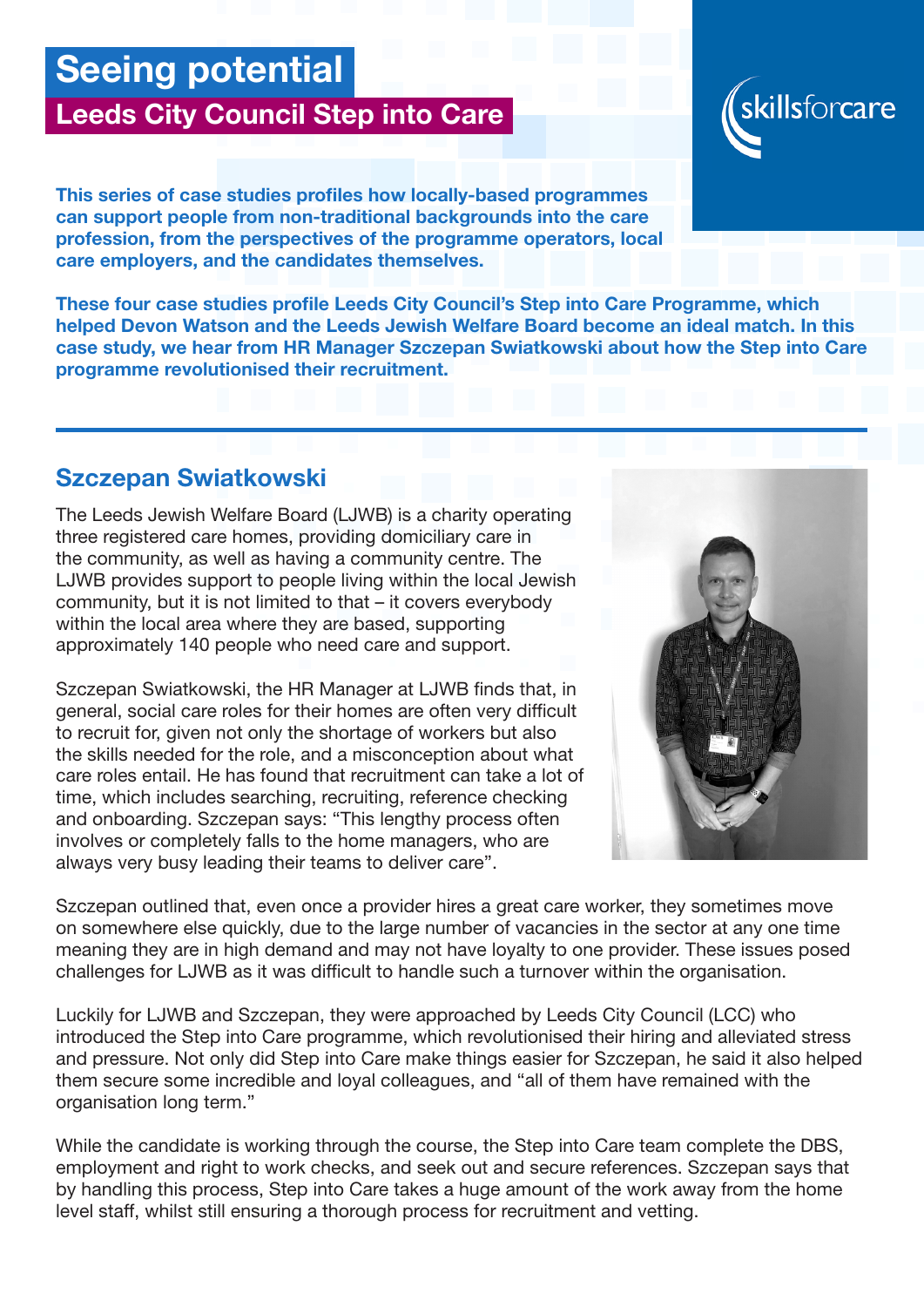#### Devon's journey to LJWB

Devon was the first person placed at LJWB by the team on the Step into Care programme. He completed the two-week Step into Care placement with LJWB and it has made a huge difference both to the LJWB and to Devon. Szczepan said that by supporting Devon through the programme in every possible way, LCC removed the barriers that might normally prevent him from finding and succeeding in a care role. They also supported Szczepan and LJWB by carrying out much of the administrative work and checking in with both parties to ensure that the placement went well. After Devon became the first successful applicant to the programme, it has since placed four talented people into LJWB's services.

#### "The Step into Care programme has proven to be an excellent way of recruiting people, especially if the provider has a good relationship with the local authority."

Another key part of the programme is that candidates' Maths and English capabilities are assessed, and checks are performed to verify any current professional qualifications they hold. Candidates also complete specific care-related modules. Once candidates score over a certain mark, the provider will accept the placement. This gives hiring managers like Szczepan the confidence that the candidates who join from Step into Care will be able to fulfil all requirements. Because of the nature of social care services, and the regular recruitment turnover, LJWB is often in contact with the Step into Care team about candidates who could suit their organisation.

Once candidates have worked in the home for two weeks, they take part in the guaranteed interview. During the final interview process, candidates are aided by another support worker, team leader or the home manager, who can talk them through the process. Szczepan said this is extremely beneficial to candidates such as Devon, because it allows them to build the confidence they need for the interview and gain support with the type of questions that might be asked, giving them the platform to do their best.

For Devon, in particular, LJWB and Szczepan ensured that the home manager, with whom he had a relationship, was involved in the interview, as opposed to an external interviewer, which might have been more difficult for him.

#### **Benefits**

Szczepan says: "The Step into Care programme has proven to be an excellent way of recruiting people, especially if you have a good relationship with the local authority". He spoke about how the onboarding process can be fast and efficient, as once the provider receives a successful candidate they bring them into the organisation quickly, whilst receiving the necessary information along with the checks carried out by LCC.

"Home managers in particular really enjoy the process," says Szczepan. Initially, there were concerns that the placement may have taken a long time to secure and that it may have used up significant capacity from support workers and colleagues. However, he says: "The team has embraced it - having the candidate trained beforehand and shadowing current staff makes both the candidates and our job much easier". Where people are willing, providers can place them into a job quickly, and the shadowing experience means they have time to adjust and get used to the amounts of work involved to ensure they are able to meet the challenge.